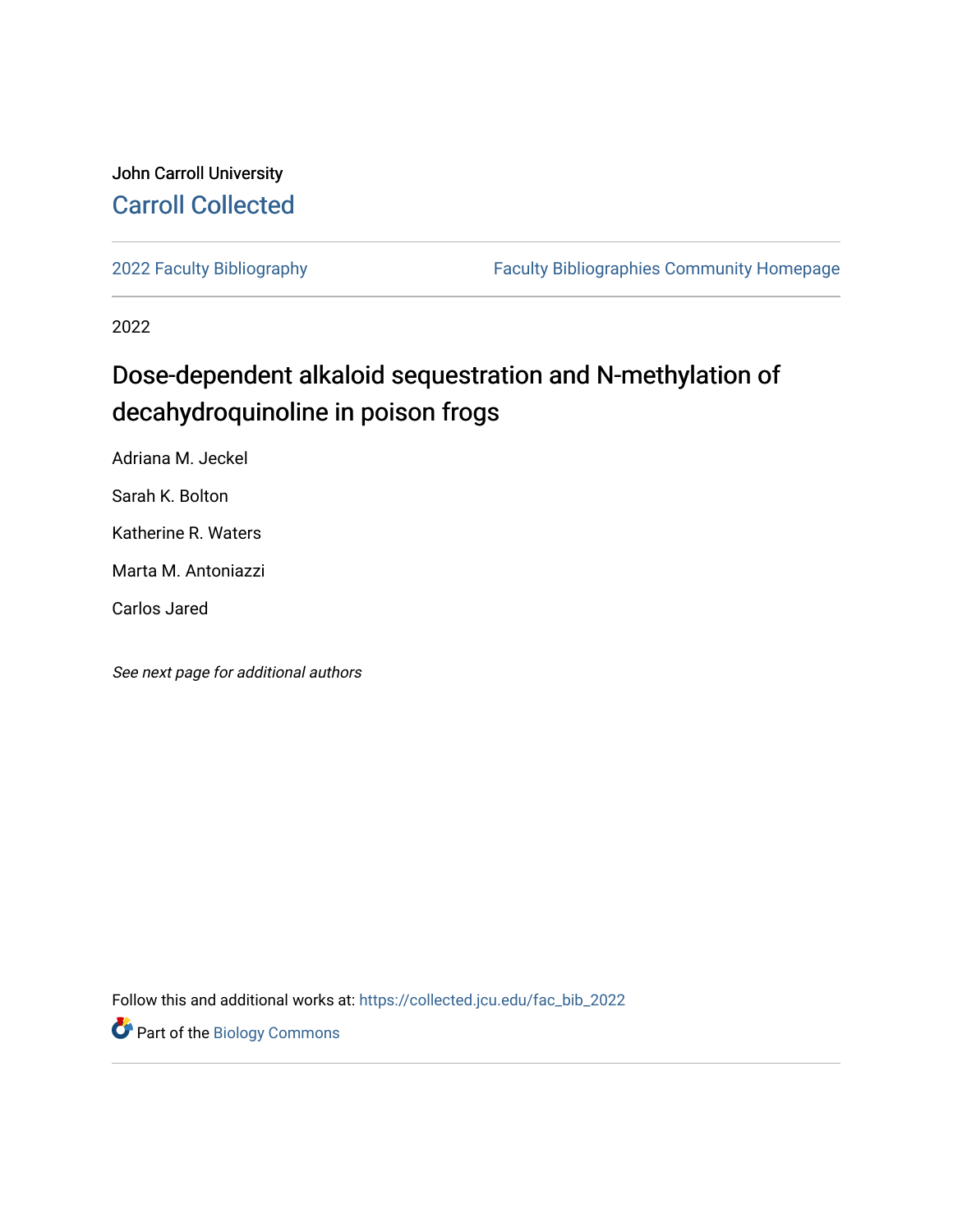## Authors

Adriana M. Jeckel, Sarah K. Bolton, Katherine R. Waters, Marta M. Antoniazzi, Carlos Jared, Kunihiro Matsumura, Keisuke Nishikawa, Yoshiki Morimoto5, Taran Grant, and Ralph Saporito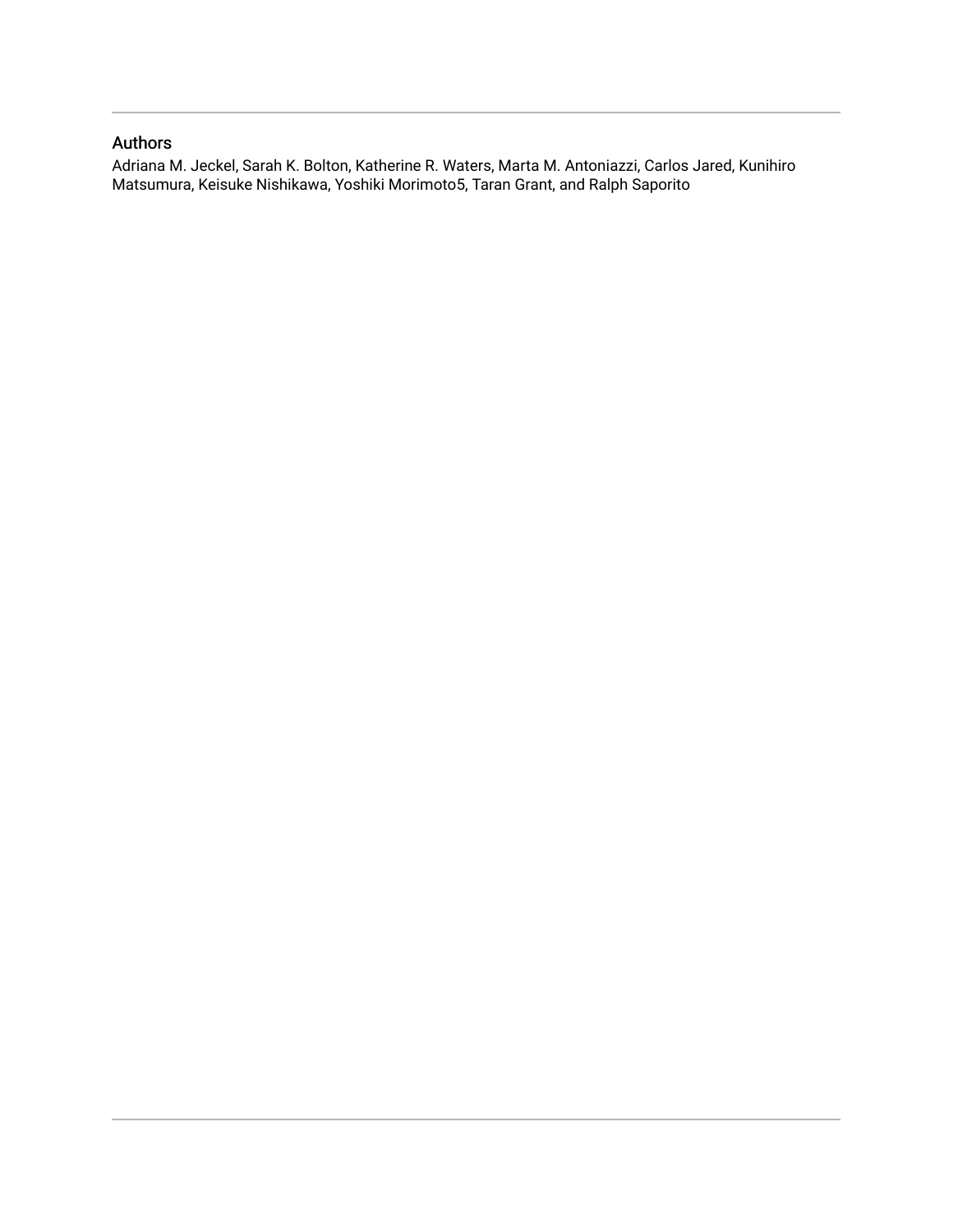## Dose‐dependent alkaloid sequestration and N‐methylation of decahydroquinoline in poison frogs

1 Department of Zoology, Institute of Biosciences, University of São Paulo, São Paulo, São Paulo, Brazil

<sup>2</sup> Department of Biology, Notre Dame College, South Euclid, Ohio, USA

3 Department of Biology, John Carroll University, University Heights, Ohio, USA

4 Structural Biology Lab, Butantan Institute, São Paulo, São Paulo, Brazil

5 Department of Chemistry, Graduate School of Science, Osaka City University, Osaka, Japan

#### Correspondence

Ralph A. Saporito, 1 Department of Biology, John Carroll University, University Heights, 1 John Carroll Boulevard, OH, 44118, USA. Email: [rsaporito@jcu.edu](mailto:rsaporito@jcu.edu)

#### Funding information

Conselho Nacional de Desenvolvimento Científico e Tecnológico, Grant/Award Numbers: 305266/2019‐5, 306823/2017‐9, 309589/2017‐7; Japan Society for the Promotion of Science Kakenhi, Grant/Award Number: JP19K05461; Fundação de Amparo à Pesquisa do Estado de São Paulo, Grant/Award Numbers: 2012/ 10000‐5, 2016/09999‐9, 2018/15425‐0; Astellas Foundation for Research on Metabolic Disorders; Colleran‐Weaver; JGC‐S Scholarship Foundation; Kresge Foundation

Adriana M. Jeckel<sup>1</sup>  $\bullet$  | Sarah K. Bolton<sup>2</sup> | Katherine R. Waters<sup>3</sup> | Marta M. Antoniazzi<sup>4</sup> | Carlos Jared<sup>4</sup> | Kunihiro Matsumura<sup>5</sup> | Keisuke Nishikawa<sup>5</sup> | Yoshiki Morimoto<sup>5</sup> | Taran Grant<sup>1</sup> | Ralph A. Saporito<sup>3</sup> | R

## Abstract

Sequestration of chemical defenses from dietary sources is dependent on the availability of compounds in the environment and the mechanism of sequestration. Previous experiments have shown that sequestration efficiency varies among alkaloids in poison frogs, but little is known about the underlying mechanism. The aim of this study was to quantify the extent to which alkaloid sequestration and modification are dependent on alkaloid availability and/or sequestration mechanism. To do this, we administered different doses of histrionicotoxin (HTX) 235A and decahydroquinoline (DHQ) to captive‐bred Adelphobates galactonotus and measured alkaloid quantity in muscle, kidney, liver, and feces. HTX 235A and DHQ were detected in all organs, whereas only DHQ was present in trace amounts in feces. For both liver and skin, the quantity of alkaloid accumulated increased at higher doses for both alkaloids. Accumulation efficiency in the skin increased at higher doses for HTX 235A but remained constant for DHQ. In contrast, the efficiency of HTX 235A accumulation in the liver was inversely related to dose and a similar, albeit statistically nonsignificant, pattern was observed for DHQ. We identified and quantified the N-methylation of DHQ in A. galactonotus, which represents a previously unknown example of alkaloid modification in poison frogs. Our study suggests that variation in alkaloid composition among individuals and species can result from differences in sequestration efficiency related to the type and amount of alkaloids available in the environment.

#### KEYWORDS

Adelphobates galactonotus, biomodification, chemical defense, dendrobatidae, histrionicotoxin, lipophilicity

## 1 | INTRODUCTION

Numerous animal lineages have independently evolved the ability to sequester defensive chemicals from their diet—a process that involves the absorption, transport, and storage of extrinsic molecules for use in protection against predators and/or pathogens (Dussourd et al., [1989](#page-9-0); Pasteels et al., [1983](#page-10-0); Savitzky et al., [2012](#page-11-0)). Rather than sequestering a

broad diversity of chemicals, most animals sequester a specific type or group of related chemicals, which is generally associated with dietary specialization. Well-known examples include monarch caterpillars that sequester cardenolides from milkweed (Brower et al., [1968\)](#page-9-1), dorid nudibranchs that sequester terpenoids and terpene metabolites from marine sponges (Dean & Prinsep, [2017](#page-9-2)), and poison frogs that sequester lipophilic alkaloids from mites and ants (Saporito et al., [2012\)](#page-11-1).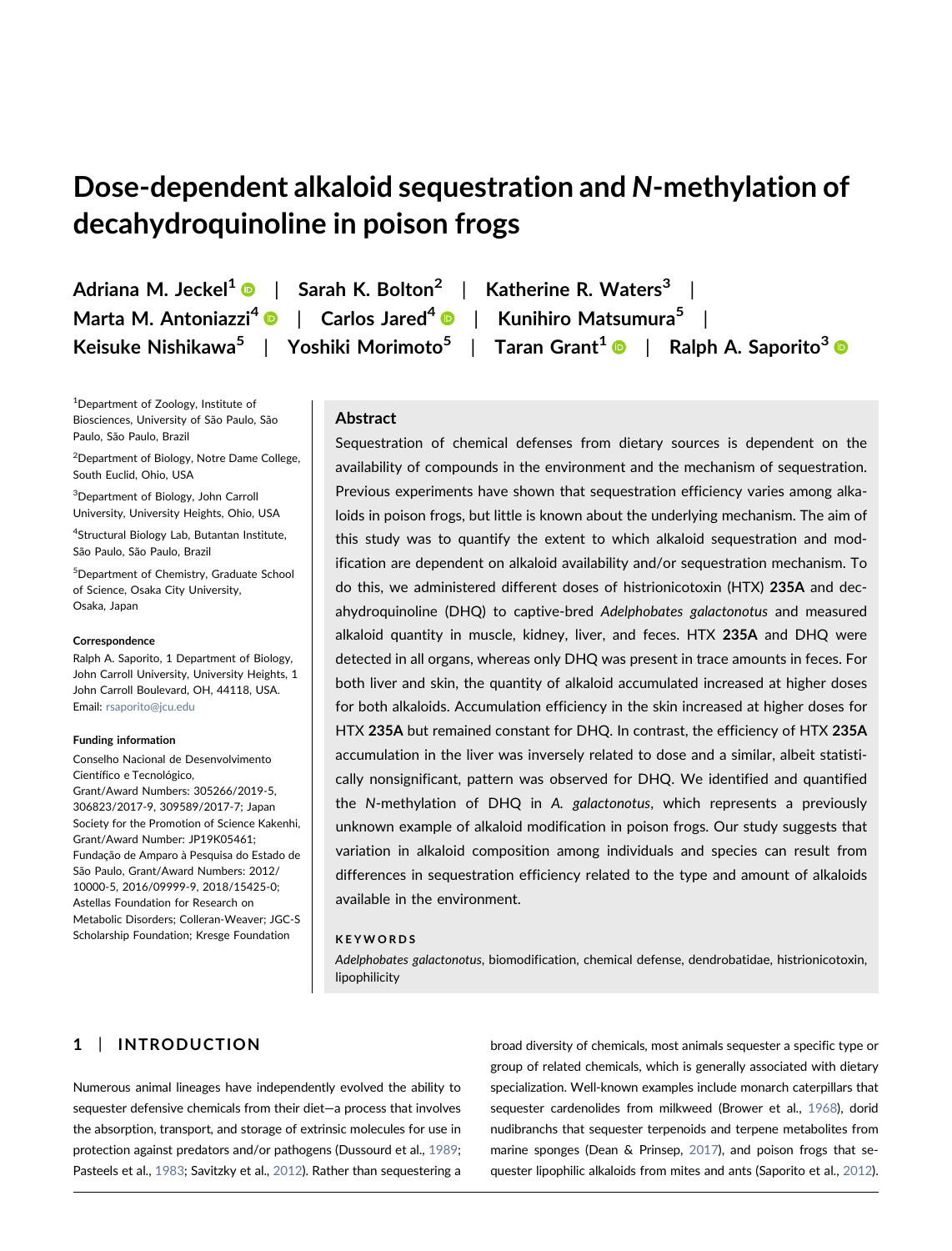The degree of specificity can be remarkable. For example, flea beetles do not sequester all of the alkaloids present in the plants upon which they feed (Dobler et al., [2000\)](#page-9-3), and chrysomelid leaf beetles sequester the alkaloids present in their hostplant more efficiently than those of other plants (Hartmann et al., [1997](#page-10-1)). Further, dietary sequestration can also involve enzymatic modifications, some of which act to increase uptake of defensive chemicals and/or convert sequestered chemicals into more or less toxic forms (Daly et al., [2003](#page-9-4); Hartmann et al., [1990](#page-10-2), [1997;](#page-10-1) Lindigkeit et al., [1997\)](#page-10-3). The selectivity and modification of sequestered chemicals suggest the evolution of specific physiological mechanisms that are unique to particular lineages and types of chemicals.

Although sequestration of defensive chemicals appears to be rare among vertebrates (Savitzky et al., [2012](#page-11-0)), the ability to sequester lipophilic alkaloids from dietary arthropods and secrete them from dermal granular glands evolved at least four times within the neotropical poison frog family Dendrobatidae (Jones et al., [2012](#page-10-4); Santos, [2012](#page-11-2); Saporito et al., [2009](#page-11-3), [2011](#page-11-4), [2015](#page-11-5); Grant et al., [2017](#page-9-5)). The quantity of a given alkaloid in skin secretions is highly variable, depending largely on environmental availability. For example, histrionicotoxin (HTX) alkaloids are absent from wild‐caught Oophaga lehmanni but readily sequestered when administered in laboratory‐ based feeding experiments, suggesting that the arthropod source is either not sympatric with or not consumed by O. lehmanni (Garraffo et al., [2001;](#page-9-6) Jones et al., [2012\)](#page-10-4). However, experimental studies have also revealed variation in the efficiency with which different species sequester certain alkaloids (Daly et al., [2000](#page-9-7), [2003;](#page-9-4) Saporito et al., [2019\)](#page-11-6). For example, laboratory-raised Dendrobates auratus readily sequester decahydroquinoline (DHQ), indolizidine, quinolizidine, and HTX alkaloids, but not pyrrolidine or piperidine alkaloids (Davison et al., [2021;](#page-9-8) Garraffo et al., [2001](#page-9-6)).

Most alkaloids appear to be sequestered unchanged from their dietary source, but some dendrobatid poison frogs modify certain alkaloids following ingestion. For example, Dendrobates and Adelphobates species selectively hydroxylate dietary pumiliotoxin (+)‐251D to allopumiliotoxin (+)‐267A, whereas Epipedobates and Phyllobates species do not (Daly et al., [2003\)](#page-9-4). Similarly, it also appears that the N‐methyl DHQ class of alkaloids, which naturally occur in several species of Ameerega but not sympatric species of Adelphobates, result from the N‐methylation of DHQ alkaloids derived from a diet of ants (Daly et al., [2009](#page-9-9)), although this hypothesis has not been tested experimentally.

The aim of this study was to quantify the extent to which alkaloid sequestration and modification are limited by either alkaloid availability or the sequestration mechanism itself (i.e., the organism's physiological ability to sequester alkaloids). To that end, we orally administered different, known doses of HTX 235A and synthetic DHQ to captive-bred individuals of Adelphobates galactonotus, which enabled us to quantify variation in the amount of these alkaloids in different organs and feces and calculate the efficiency of accumulation (i.e., the percentage of the administered alkaloid detected in the frog), and the rate of conversion. Finally, because the absorption, movement across plasma membranes, metabolism, and excretion of

ingested compounds are partly dependent on their lipophilicity (Lapins et al., [2018](#page-10-5); Leo et al., [1971;](#page-10-6) Lipinski et al., [1997\)](#page-10-7), we also modeled alkaloid lipophilicity as a possible explanation of our findings.

## 2 | MATERIALS AND METHODS

## 2.1 | Poison frogs

Adelphobates galactonotus (Steindachner, [1864\)](#page-11-7) is a chromatically polytypic dendrobatid poison frog distributed south of the Amazon River in Brazil (Hoogmoed & Avila‐Pires, [2012\)](#page-10-8). It contains a broad diversity of dietary alkaloids (Daly et al., [2009;](#page-9-9) Jeckel et al., [2019](#page-10-9)) and hydroxylates dietary pumiliotoxin (+)‐251D to form allopumi-liotoxin (+)-267A (Daly et al., [2003](#page-9-4)). The A. galactonotus specimens used in this study were captive‐bred at the Butantan Institute, São Paulo, Brazil. All frogs were 1‐year‐old subadult F1s bred by us from adults collected at Floresta Nacional de Caxiuanã, Pará, Brazil in January 2017. Before commencing experiments, all frogs were maintained in terraria with standard humidity (ca. 90%), temperature (ca. 23°C), and light cycle (12 h photoperiod; Lötters et al., [2007](#page-10-10)) and fed three times per week with fruit flies and crickets dusted with vitamin powder (NEKTON‐Rep; Nekton Produkte). During the experiment, each frog was transferred to an individual plastic container (15  $\times$  15  $\times$  13 cm) with holes for ventilation and containing a wet paper towel substrate, water dish, and objects for concealment. The humidity, temperature, light cycle, and feeding regimen were as described above.

#### 2.2 | Experimental design

## 2.2.1 | Alkaloids

We used two alkaloids in the experiment: HTX 235A and DHQ (Figure [1a\)](#page-4-0). A racemic mixture of HTX 235A was synthesized as described by Matsumura et al. ([2018](#page-10-11), [2021\)](#page-10-12), and cis- and trans-DHQ (Acros Organics) was purchased from Sigma‐Aldrich.

### 2.2.2 | Alkaloid administration

Previous studies have combined known quantities of alkaloid with a vitamin powder that is then dusted onto fruit flies that are subsequently fed to frogs (e.g., Daly et al., [1994](#page-9-10); O'Connell et al., [2021\)](#page-10-13). This method has proved useful in testing several aspects of alkaloid sequestration, including selectivity (e.g., Daly et al., [1994\)](#page-9-10), modification (e.g., Daly et al., [2003\)](#page-9-4), and relative differences in uptake (e.g., Hantak et al., [2013](#page-10-14); Saporito et al., [2019](#page-11-6)), but it does not allow quantitative assessment of sequestration because the amount of alkaloid on individual fruit flies is both unknown and variable (personal observation and e.g., O'Connell et al., [2021](#page-10-13)).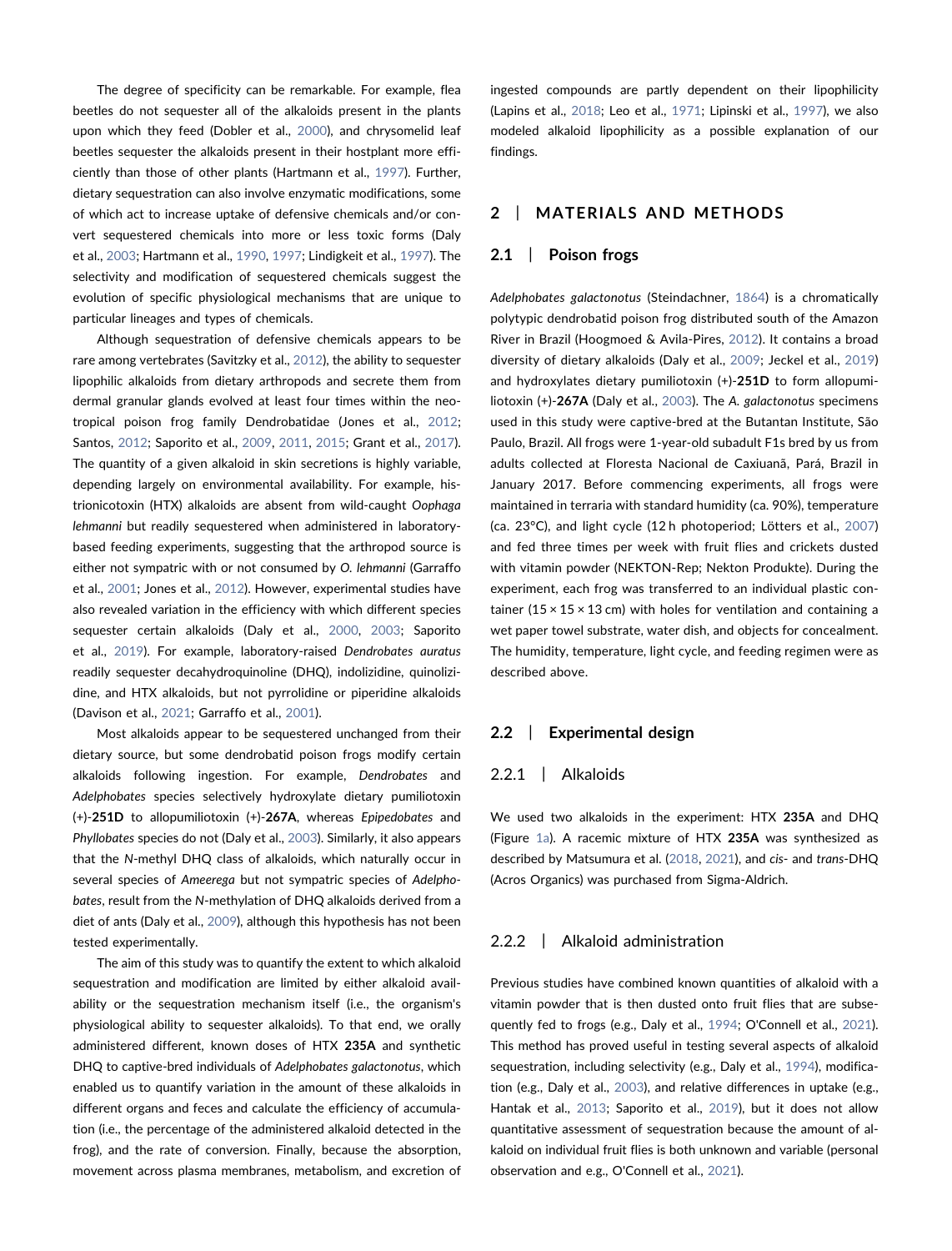<span id="page-4-0"></span>

FIGURE 1 Dose response and efficiency of accumulation of histrionicotoxin (HTX) 235A and decahydroquinoline (DHQ + N-methyl DHQ). (a) Chemical structures of HTX 235A and DHQ used in the experiments. Dose response accumulation of both alkaloids in (b) skin and (d) liver. Accumulation efficiency of both alkaloids in (c) skin and (e) liver. Each symbol represents an individual of Adelphobates galactonotus for each experimental group ( $n = 3$ ). Quantity and percentage of alkaloid detected per unit mass were  $log_{10}$  transformed for the simple regression. Regression lines are only included for results that were statistically significant

Instead, we orally administered 5 μl of a known quantity of alkaloid (see below) in a 50% ethanol solution using a micropipette. We gently opened the mouth of each frog with a disposable plastic pipette, allowing the tip of the micropipette to be inserted into the oral cavity of the frog before delivering the alkaloid solution. Alkaloids found in poison frogs are lipophilic; for this reason, we used the 50% ethanol solution to dissolve the alkaloids used in this study. To ensure the frogs would not be negatively affected by the 50% ethanol solution, we conducted a 2‐week pilot study with six adult, lab‐raised Dendrobates auratus (Girard, [1853](#page-9-11)) in which we monitored loss of appetite, emaciation, lethargy, and/or uncoordinated movements as potential signs of intoxication or disturbance in metabolism (Lötters et al., [2007\)](#page-10-10). None of these symptoms were observed in the pilot study, but we also monitored experimental animals for the same symptoms throughout the course of the study. During the 21‐day experiments (14 days of alkaloid administration + 7 days of latency), we fed the frogs three times per week with fruit flies and crickets dusted with vitamin powder.

Studies of vertebrate herbivores have shown that certain toxins can be removed through the feces without modification by gut mucosal metabolism (Patey et al., [2020;](#page-10-15) Sorensen et al., [2004;](#page-11-8) Thacker et al., [2012](#page-11-9)). Therefore, we collected all feces during the experiment to determine if alkaloids were present. Previous amphibian pharmacokinetics studies have reported a half‐life of 1.2–48 h for administered drugs to be cleared from the circulatory system (D'Agostino et al., [2007;](#page-9-12) Fox & Russell, [1987](#page-9-13); Guénette et al., [2007](#page-9-14), [2008;](#page-9-15) Howard et al., [2010;](#page-10-16) Lalonde‐Robert et al., [2012;](#page-10-17) Rifkin et al., [2017\)](#page-10-18). Assuming that circulating alkaloids from our feeding experiments act similarly, and to ensure that unsequestered alkaloids had cleared the frog's systems before chemical analysis, we euthanized frogs 7 days after the last alkaloid treatment.

Previous studies have reported sequestered alkaloids in several organs in addition to the skin (Grant et al., [2012;](#page-9-16) Stynoski et al., [2014\)](#page-11-10). As such, following euthanasia by cooling followed by flash freezing in liquid nitrogen (Lillywhite et al., [2017;](#page-10-19) Shine et al., [2015\)](#page-11-11), we collected the entire skin, liver, kidney, and the muscles from one thigh. All organs and feces were stored at room temperature in 1 ml of 100% methanol in a 4‐ml glass vial with Teflon‐lined lids until preparation for alkaloid analysis. Skin and liver samples were dried in a vacuum oven at 60°C for 24 h and then weighed. Muscle samples were not dry weighed.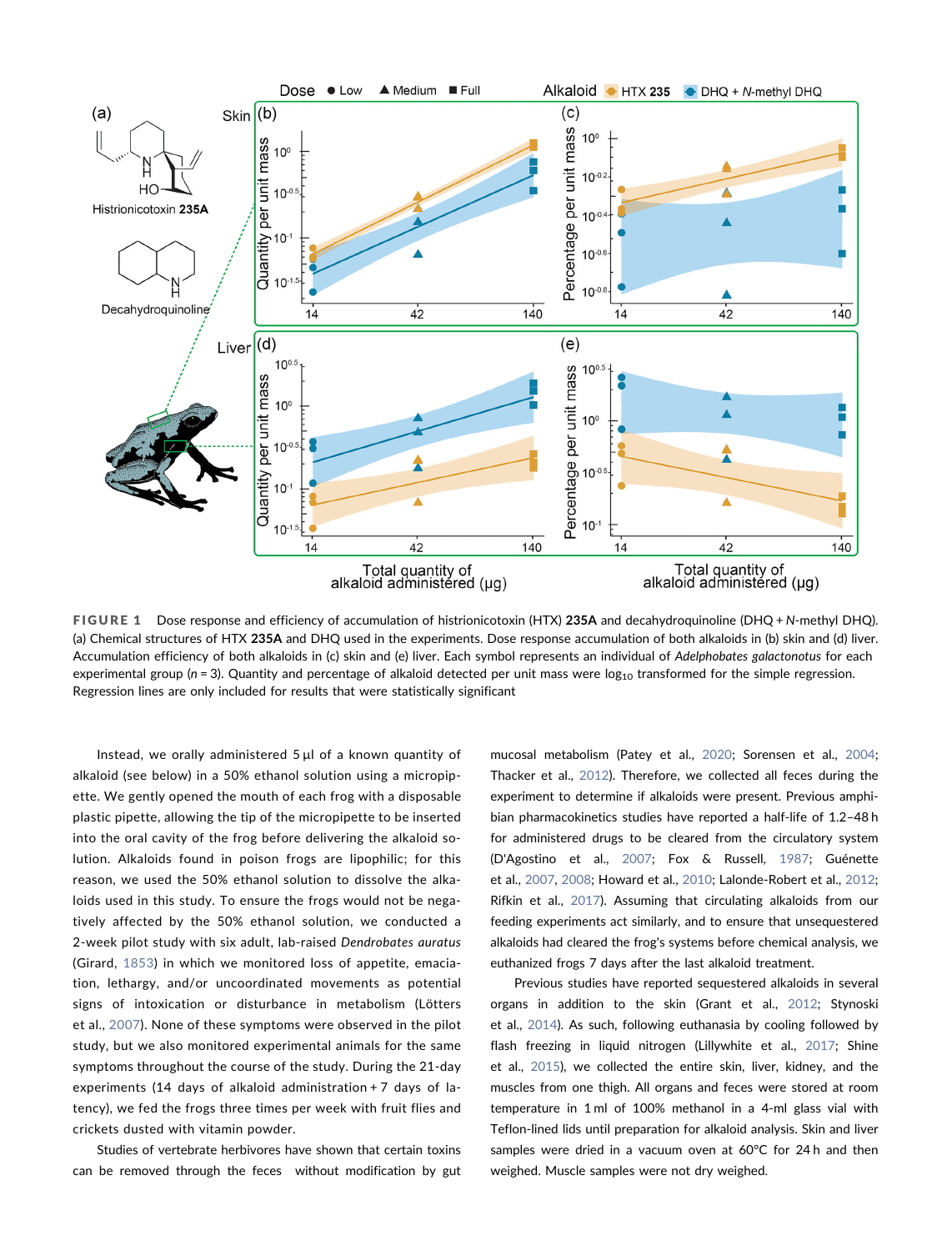## 2.2.3 | Alkaloid dosage

To ensure that the amounts of alkaloid administered in our experiments were biologically realistic, we estimated daily alkaloid consumption in nature. On the basis of stomach contents (Supporting Information 1), we estimated a daily rate of ant consumption of 61 ants per day. The estimated rate corresponds to a mean alkaloid intake of 18.2 μg/day. We corrected for the difference on average body mass between three wild-caught adult A. galactonotus  $(4.3 \pm 0.5 \text{ g})$  and the subadults used in our study  $(2.3 \pm 0.4 \text{ g})$ , resulting in a full daily dosage of 9.8 μg of alkaloid, which we rounded to 10.0 μg to facilitate preparation of alkaloid solutions.

From the 20 individuals available for the study, we randomly assigned 2 individuals to the control group and the remaining 18 individuals to one of three experimental groups for each alkaloid (i.e., three individuals per experimental group) and administered one of three alkaloid doses to each experimental group every day for 14 days. We determined sample size ( $N = 3$ ) on the basis of frog and alkaloid availability, as well as results of previous studies that examined alkaloid sequestration in laboratory‐based feeding experiments (e.g., Hantak et al., [2013](#page-10-14); O'Connell et al., [2021\)](#page-10-13). The first experimental group received a low dose (10% of the full dose = 1.0 μg), the second received a medium dose (30% of the full dose =  $3.0 \mu$ g), and the third received the full dose (100% =  $10.0 \mu$ g). Each dose was diluted in 5 μl of 50% ethanol. Each individual in the experimental group was administered 5 μl doses of only one alkaloid (DHQ or HTX 235A) in a 50% ethanol solution. Individuals in the control group received 5 μl doses of 50% ethanol without alkaloid.

## 2.3 | DHQ methylation methods

To confirm the presence of N‐methylated DHQ in skin extracts, we compared mass and infrared spectral properties of synthetic N‐methyl DHQ to the supposed N‐methyl DHQ from the skin extracts (Supporting Information 2). We also compared spectral properties to previously identified N-methyl DHQs obtained from other dendrobatid frogs (Daly et al., [2005,](#page-9-17) [2009\)](#page-9-9).

## 2.4 Gas chromatography-mass spectrometry analysis

We isolated alkaloids from individual methanol extracts using an acid–base extraction and nicotine internal standard (Jeckel et al., [2015](#page-10-20); Saporito et al., [2010\)](#page-11-12) (Supporting Information 3).

## 2.5 | Lipophilicity analysis

The two most common measures of lipophilicity are logP, which is the log of the partition coefficient of a neutral (or nonionized) molecule between two immiscible solvents (e.g., octanol:water), and logD, which is the distribution coefficient, which considers both the ionized and non‐ionized forms of a molecule at a specific pH. Given that frog alkaloids are ionizable and subject to changes in pH in the digestive tract of frogs, we calculated and compared the predicted logD for HTX 235A, DHQ, N‐methyl DHQ using the logD function in MarvinSketch (version 20.13) and plotted the results with GraphPad Prism (version 8.4.2). For comparison to a common, naturally found DHQ, which also represents the parent member of the DHQ class of frog alkaloids (Daly et al., [2005\)](#page-9-17), we also included DHQ 195A in the logD analysis.

## 2.6 | Statistical analysis

Before statistical analysis, we used the dry mass of all tissue samples to calculate the quantity of alkaloids detected per unit mass. We then transformed the data to  $log_{10}$  for analysis. To test for differences in accumulation efficiency among experimental groups of the same alkaloid and between alkaloids, we performed simple regression analyses. We performed an analysis of covariance (ANCOVA) to evaluate differences in the slope of accumulation curves between alkaloids and then utilized a Tukey posthoc to test for differences in adjusted means between alkaloids. Statistical analyses and graphical representations (package ggplot2; Wickham, [2016](#page-11-13)) were performed using R‐3.6.0 (R Core Team, [2019](#page-10-21)).

## 3 | RESULTS

## 3.1 | HTX 235A and DHQ dose–response accumulation and efficiency

None of the frogs exhibited signs of intoxication. We detected both HTX 235A and DHQ in the skin, liver, muscle, and kidney of all individuals of A. galactonotus. The alkaloids in the skin and liver were quantifiable; however, we were only able to reliably quantify the alkaloids in the muscle extracts from the "full" dose group (Table [1](#page-6-0)) due to the small amount in the muscle and kidney samples. We report the remaining muscle and all kidney extracts as containing trace amounts (<100 ng). Feces contained detectable amounts of alkaloid exclusively in the "full" dose group of DHQ, but in trace amounts (<100 ng). No alkaloid was detected in the control frogs.

In the skin, alkaloid quantification showed a dose response accumulation of both alkaloids, with greater amounts of administered alkaloid resulting in more alkaloid accumulating in the skin (DHQ:  $F_{1,7} = 47.34$ ,  $p < 0.0001$ ,  $r^2 = 0.87$ ; HTX 235A:  $F_{1,7} = 717.8$ ,  $p < 0.0001$ ,  $r^2 = 0.99$ , Figure [1b](#page-4-0)). Even though the accumulation slopes did not differ between alkaloids (ANCOVA:  $F_{1, 14} = 0.48$ ,  $p = 0.5$ ), greater quantities of HTX 235A were accumulated at all doses relative to DHQ (Tukey:  $p = 0.001$ ; Figure [1b\)](#page-4-0). Additionally, HTX 235A accumulation efficiency increased at higher concentrations ( $F_{1,7}$  = 30.86, p = 0.001,  $r^2$  = 0.82), whereas DHQ efficiency remained constant  $(F_{1,7} = 0.73, p = 0.42, r^2 = 0.09;$  Figure [1c](#page-4-0) and Table [1](#page-6-0)).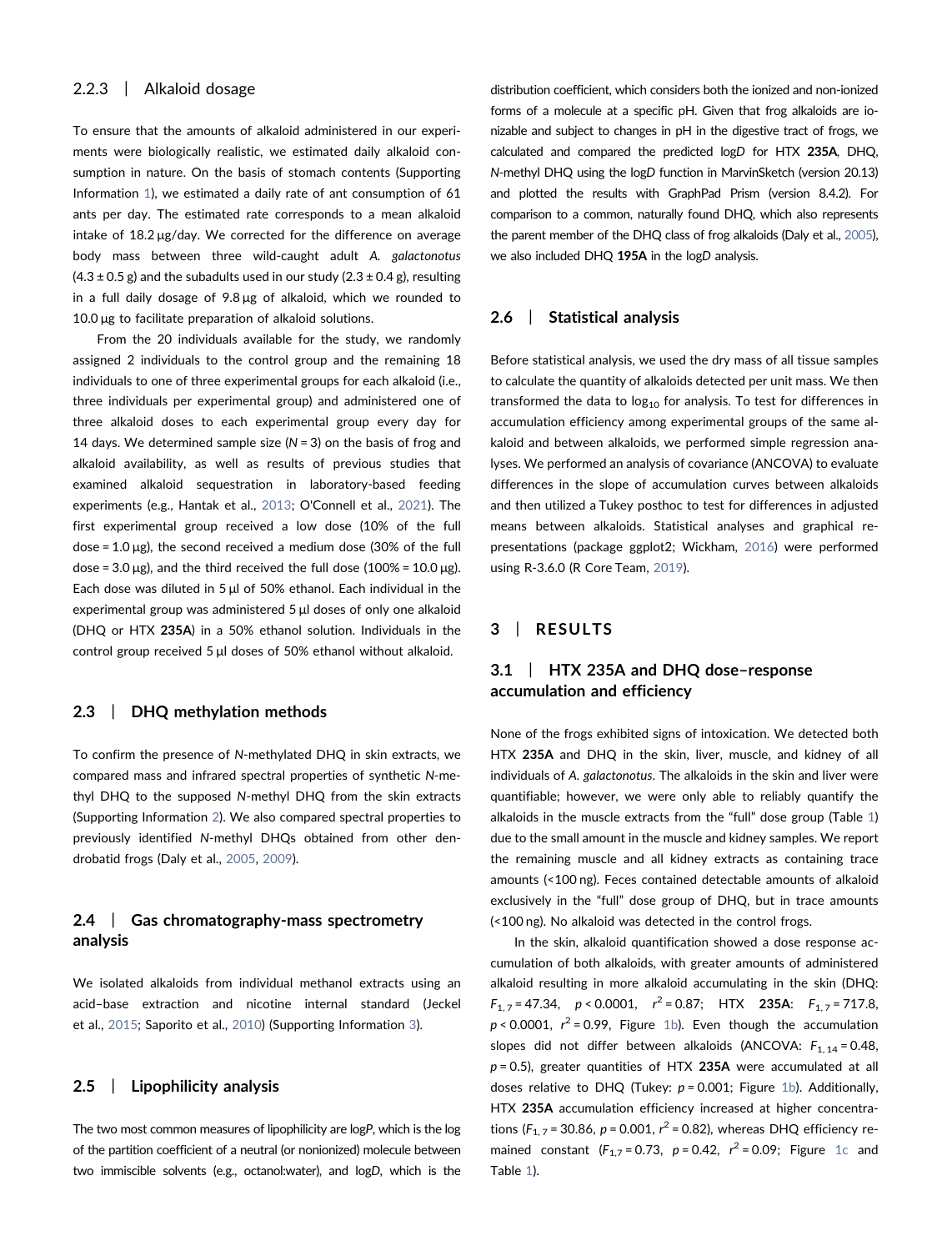<span id="page-6-0"></span>TABLE 1 Total amount and percentage of alkaloids detected in the organs of Adelphobates galactonotus per experimental group (Histrionicotoxin [HTX] 235A and decahydroquinoline [DHQ])

|                 |        | Skin $(\mu g)$  | <b>Skin (%)</b> | Liver $(\mu g)$ | Liver $(\%)$   | Muscle sample $(\mu g)$ | Muscle sample (%) | Kidney (µg)  | Kidney (%) |
|-----------------|--------|-----------------|-----------------|-----------------|----------------|-------------------------|-------------------|--------------|------------|
| <b>DHQ</b>      | Full   | $25.5 \pm 4.0$  | $18.2 \pm 2.9$  | $10.2 \pm 3.2$  | $7.3 \pm 2.3$  | $1.5 + 0.2$             | $1.1 \pm 0.1$     | Trace        | Trace      |
|                 | Medium | $7.1 \pm 1.8$   | $16.9 + 4.2$    | $3.9 \pm 1.2$   | $9.4 \pm 2.9$  | Trace                   | Trace             | Trace        | Trace      |
|                 | Low    | $2.0 \pm 0.2$   | $14.4 \pm 1.2$  | $2.1 \pm 0.2$   | $15.0 \pm 1.5$ | Trace                   | Trace             | Trace        | Trace      |
| <b>HTX 235A</b> | Full   | $67.4 \pm 13.8$ | $48.2 \pm 9.9$  | $2.0 \pm 0.4$   | $1.4 \pm 0.3$  | $0.6 \pm 0.1$           | $0.4 \pm 0.1$     | Trace        | Trace      |
|                 | Medium | $13.4 \pm 0.8$  | $31.9 \pm 1.8$  | $1.2 \pm 0.4$   | $2.8 \pm 1.0$  | Trace                   | Trace             | <b>Trace</b> | Trace      |
|                 | Low    | $3.8 \pm 0.4$   | $27.5 \pm 3.1$  | $0.5 \pm 0.1$   | $3.5 \pm 0.5$  | Trace                   | Trace             | <b>Trace</b> | Trace      |

Note: Quantities <100 ng are shown as trace amounts. Mean ± SD.

Different relationships were found for the liver and muscle samples. The quantity of both alkaloids also increased at higher doses in the liver (DHQ:  $F_{1,7}$  = 15.42,  $p$  = 0.006,  $r^2$  = 0.69; HTX 235A:  $F_{1,7}$  = 10.98, p = 0.01,  $r^2$  = 0.61; Figure [1d\)](#page-4-0), but there was more DHQ than HTX 235A (Figure [1d\)](#page-4-0). Further, the percentage of alkaloid in the liver was inversely related to HTX 235A dosage, with alkaloid retention being proportionally higher in the "low" dose group compared to the "full" dose group ( $F_{1,7}$  = 6.16, p = 0.04,  $r^2$  = 0.49; Figure [1e](#page-4-0)). A similar relationship was observed for DHQ in the liver, suggesting this might be biologically important; however, it was not statistically significant ( $F_{1,7}$  = 1.11,  $p$  = 0.33,  $r^2$  = 0.14). Although we were only able to quantify alkaloids in muscle for the "full" dose (see above), muscle also contained more DHQ than HTX 235A (Table [1\)](#page-6-0).

### 3.2 | N‐methylation of DHQ

All frog skin extracts possessed unmodified HTX 235A, but  $31.5\% \pm 6.9\%$  of the accumulated DHQ (5.1% $\pm$ 0.9% of the total ingested DHQ) and  $28.4\% \pm 5.3\%$  of the DHQ in the liver  $(3.0% \pm 1.3%$  of the total ingested DHQ) was N-methylated (also see Supporting Information 2).

### 3.3 | Lipophilicity

The predicted logD indicates that DHQ 195A is most lipophilic, fol-lowed by HTX 235A, N-methyl DHQ, and DHQ (Figure [2\)](#page-6-1).

## 4 | DISCUSSION

Our experiments demonstrated that total quantities of accumulated HTX 235A and DHQ increase with higher doses. However, efficiency of accumulation differs among alkaloids and organs analyzed, suggesting that the quantity of alkaloid in a frog is limited by both the environmental availability of dietary sources and the mechanism of sequestration, in conjunction with other intrinsic factors. For example, Stynoski et al. [\(2014\)](#page-11-10), and Jeckel et al. ([2015](#page-10-22)) found that larger

<span id="page-6-1"></span>

FIGURE 2 Predicted logD of decahydroquinoline (DHQ), N‐methyl decahydroquinoline (N‐methyl‐DHQ), decahydroquinoline 195A (DHQ 195A), and histrionicotoxin 235A (HTX 235A) ranging from 0 to 14 pH

individuals of the dendrobatid poison frog Oophaga pumilio and the bufonid poison frog Melanophryniscus moreirae, respectively, had greater quantities of alkaloid than smaller individuals, which they explained as owing to the greater size and abundance of granular glands for alkaloid storage in larger individuals.

Accumulation in the skin was more efficient at higher doses for HTX 235A but remained constant at all doses for DHQ. In contrast, the efficiency of HTX 235A accumulation in the liver was inversely related to dose, and a similar, albeit statistically nonsignificant, pattern was observed for DHQ. Although seemingly contradictory, these results may provide an important insight into the mechanism of alkaloid sequestration in poison frogs. Dietary uptake of alkaloids likely involves passage through the liver before accumulation in the skin (Jeckel et al., [2020](#page-10-23); O'Connell et al., [2021](#page-10-13)), which has been demonstrated for the dietary uptake of tetrodotoxin in pufferfish (Kono et al., [2008\)](#page-10-24). Our experiments suggest the existence of an as-yetunidentified mechanism associated with the liver that may be triggered (or increased) following ingestion of larger amounts of alkaloids, possibly resulting in quicker transport from the liver to skin glands. Kowalski et al. ([2020](#page-10-25)) provided evidence of dose‐dependent expression of ABCB transporters for diet-derived cardenolidedefenses in leaf beetles, and a similar process could exist in poison frogs. Although this hypothesis appears to contradict the proposal of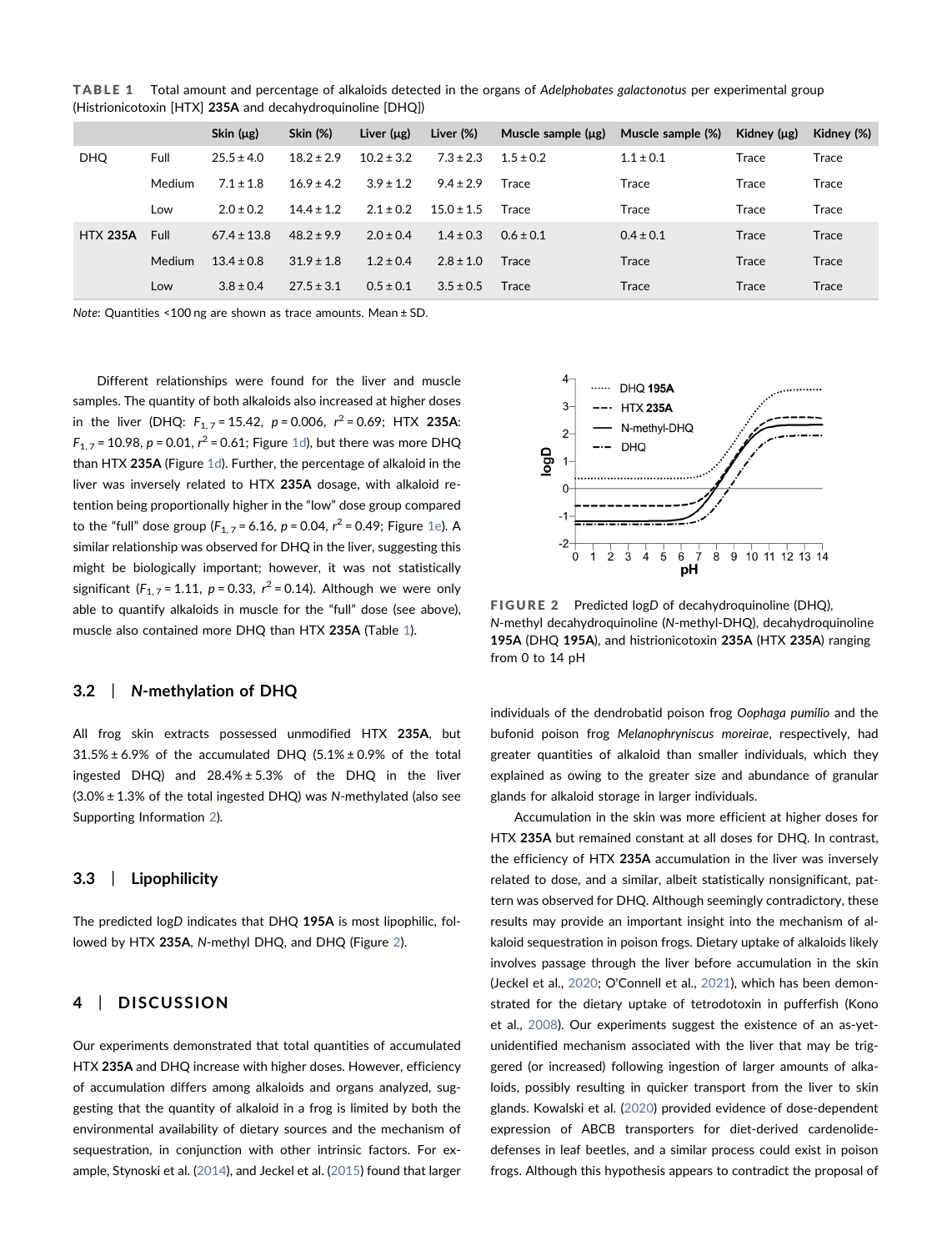Caty et al. ([2019](#page-9-18)) that expression of saxiphilin (a presumed alkaloid transporter) might be upregulated when alkaloids are scarce in the blood to increase the capture and transport of low quantities of alkaloid, additional biochemical and regulatory experiments are needed to better understand sequestration and how it is regulated.

The biological role of alkaloids in nonintegumentary tissues is unclear. Savitzky et al. [\(2012;](#page-11-0) p. 145) defined sequestration as "the evolved retention within tissues of specific compounds, not normally retained in the ancestors of the taxon in question, which confers a selective advantage through one or more particular functions." The accumulation of alkaloids in the dermal granular glands clearly meets that definition (Conlon, [2011;](#page-9-19) Mina et al., [2015](#page-10-26); Savitzky et al., [2012](#page-11-0); Toledo & Jared, [1995\)](#page-11-14), as does the accumulation of alkaloids in nutritive oocytes and tadpoles in the dendrobatids Oophaga granulifera, O. pumilio, and O. sylvatica (Fischer et al., [2019](#page-9-20); Saporito et al., [2019](#page-11-6); Stynoski et al., [2014](#page-11-10)). Although it is unlikely that the comparatively meager accumulation of alkaloids in liver and muscle significantly enhances antipredator defenses beyond the more formidable integumentary chemical defense, it is conceivable that it confers a selective advantage by defending against pathogens and/or parasites inside the body (cf., Robert et al., [2017;](#page-11-15) but see Santos et al., [2018](#page-11-16)), thereby qualifying as true sequestration. Nevertheless, until that hypothesis is tested, it is preferable to refer to this occurrence agnostically as accumulation.

Our study revealed significant differences in accumulation efficiency in the skin between HTX 235A and DHQ, independent of dosage, in A. galactonotus. Different relative sequestration efficiencies among alkaloids have been shown previously (Daly et al., [1994](#page-9-10), [2003;](#page-9-4) Hantak et al., [2013](#page-10-14)), but this is the first time these differences have been quantified. Although the difference between alkaloids was clear, with, on average, twice as much HTX 235A accumulated than DHQ, we also observed differences among individuals. Our findings suggest that differences in uptake efficiency are an important factor in explaining the variation in alkaloid composition among individuals, populations, and species of poison frogs.

The differences in accumulation between HTX 235A and DHQ could also be the result of differences in lipophilicity between these two alkaloids. The absorption, movement across plasma membranes, metabolism, and excretion of compounds (including alkaloids) are partly dependent on lipophilicity (Lapins et al., [2018;](#page-10-5) Leo et al., [1971](#page-10-6); Lipinski et al., [1997](#page-10-7)). Our results suggest that HTX 235A is more lipophilic than DHQ (Figure [2\)](#page-6-1), which might explain its increased accumulation. Although the precise location of uptake in the frog digestive system is unknown, the pH can vary from 6.5 in the esophagus to 4.5 in the stomach and 7.5 in the small intestine (Yang et al., [2019\)](#page-11-17). Furthermore, in a fasting frog, the pH of the stomach can be as low as 3 (Takeuchi et al., [1983](#page-11-18)). Although these differences will affect lipophilicity, HTX 235A was consistently more lipophilic throughout the pH range in our models. Interestingly, the predicted lipophilicity of N‐methyl DHQ was greater than that of DHQ and was almost identical to that of HTX 235A at pH greater than 6.

Although the function of N‐methylation is not known, it could be related to the movement, metabolism, or excretion of DHQs. Further,

DHQ serves as the backbone structure for the 2,5-disubstituted DHQs present in wild-caught frogs; however, DHQ alone lacks the substitutions in the C‐2 and C‐5 positions that are common to most DHQs found naturally in dendrobatids. Although the importance of these substitutions for alkaloid uptake is not known, a comparison of the DHQ backbone to DHQ 195A (a common DHQ present in frogs and containing the C2 and C5 substitutions) shows that the latter has greater lipophilicity (Figure [2](#page-6-1)). Additional studies are needed to determine the role of lipophilicity in alkaloid uptake and the degree to which our predicted (i.e., modeled) results correspond to what occurs in these frogs.

Animals that are dependent on food for chemical protection usually possess mechanisms to prevent autointoxication, such as physiological mechanisms that regulate the quantity of compounds available in the body (e.g., induced mucosal and hepatic enzymatic detoxification; Gordon et al., [2000](#page-9-21)) or gastrointestinal motility that lowers the amount of toxin available for absorption (Camara, [1997\)](#page-9-22). Many herbivores eliminate a portion of the ingested compounds as a strategy to avoid self‐intoxication (Amidon et al., [1995;](#page-9-23) Brückmann et al., [2000](#page-9-24); Ehmke et al., [1990;](#page-9-25) Sorensen et al., [2004\)](#page-11-8). By analyzing the feces of the poison frogs, we aimed to test whether some portion of the alkaloids was eliminated before absorption; however, we detected either trace amounts or no alkaloids at all in the feces, suggesting the lack of elimination of unmodified alkaloids and that the undetected portion of the consumed alkaloid was metabolized for detoxification and elimination or storage.

Alkaloid‐based defenses in dendrobatids appear largely to be the result of uptake and sequestration of chemically unchanged alkaloids from dietary arthropods (Saporito et al., [2009,](#page-11-3) [2012](#page-11-1)). To date, the only known exception involves species of Dendrobates and Adelphobates in which more than 70% of dietary pumiliotoxin (+)‐251D is converted to allopumiliotoxin (+)‐267A by an enantio‐ and stereoselective hydroxylase (Daly et al., [2003](#page-9-4)). Although the chemical and/ or physiological function(s) of pumiliotoxin hydroxylation has not been studied, subcutaneous injection of aPTX 267A into mice results in a five-fold increase in toxicity when compared to PTX 251D, suggesting a possible defensive function (Daly et al., [2003\)](#page-9-4). Herein, we provide experimental evidence that A. galactonotus is capable of an additional modification, specifically the N-methylation of synthetic DHQ. Approximately 31.5% of the accumulated dietary DHQ in the skin and 28.4% of that detected in the liver was N‐methylated to N‐methyl DHQ. Indeed, the high amounts of alkaloids detected in the liver could be due to the N‐methylation process, but further analysis is needed to confirm this assumption.

Decahydroquinoline serves as the backbone structure of the more than 35 alkaloids in the 2,5‐disubstituted DHQ class yet lacks the 2,5 substitutions that are common to most DHQs present in dendrobatids. Although the mechanism by which N‐methylation occurs in A. galactonotus is unknown, it is likely to be enzyme mediated (similar to hydroxylation of PTX 251D), possibly by an N‐methyl transferase, an enzyme class that is common in animals (Weinshilboum et al., [1999\)](#page-11-19); however, it is also possible that the presence of N‐methylated DHQs in wild‐caught frogs is due to the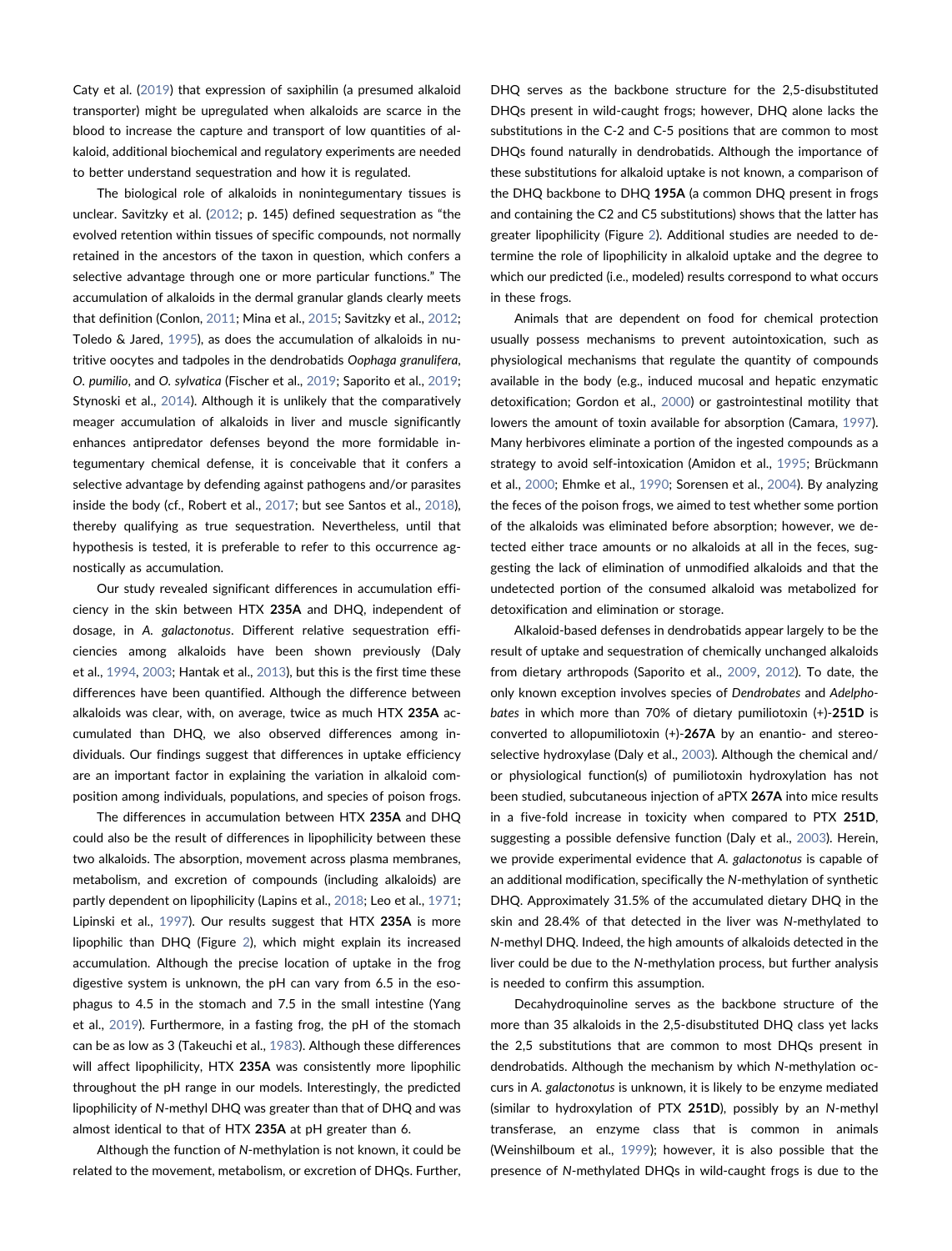consumption of N‐methylated alkaloids and absence of a demethylation process. Future studies will need to examine the mechanism by which N-methylation occurs, as well as the potential chemical and physiological function(s) of N‐methylation.

Our experimental demonstration that A. galactonotus N‐methylates dietary DHQ suggests that some, if not all, naturally occurring N‐methyl DHQs are the result of N‐methylation. N‐methyl DHQs were originally discovered and characterized in several species of Ameerega (Daly et al., [2009\)](#page-9-9) but have since been detected in some species of Adelphobates, Oophaga, Dendrobates, and Ranitomeya, including a small amount of the N-methyl DHQ 245Q in wild-caught A. galactonotus (Hovey et al., [2018;](#page-10-27) Jeckel et al., [2019](#page-10-9); Lawrence et al., [2019](#page-10-28); Stuckert et al., [2014](#page-11-20)). N‐methyl DHQs are best known in species of Ameerega, yet there appears to be variation in their presence, which might indicate differences in the ability to N-methylate. Among the examined Ameerega species, A. macero, A. parvula, A. picta, A. trivittata, and the formally undescribed Ameerega sp. "Porto-Walter1" (sister species of A. macero; Guillory et al., [2020](#page-9-26); Grant et al., [2017](#page-9-5); Twomey & Brown, [2008\)](#page-11-21) possessed either one or both of the DHQs 219A and 243A and their N-methylated versions (N‐methyl DHQs 223C and 257A; Daly et al., [2009\)](#page-9-9). Individuals of A. cainarachi and A. hahneli varied in the amounts of N‐methyl DHQs and corresponding DHQs, presenting lower amounts of N-methyl DHQs than DHQs, suggesting differences in the ability or extent of methylation in these species. Among the remaining Ameerega, A. bassleri, A. bilinguis, A. petersi, and A. pulchripecta contained DHQs without the corresponding N-methylated DHQs, suggesting that these species are unable to N‐methylate, and A. erythromos and A. silverstonei did not contain DHQs or N-methyl DHQs. The biological and chemical significance of N‐methylation, as well as the taxonomic distribution of N‐methylation among dendrobatids is unknown.

We have shown that, although the accumulation of alkaloids in poison frogs is mainly limited by alkaloid availability in dietary items, accumulation efficiency can be dose‐dependent and differ among classes of alkaloids. We have also provided experimental evidence for the biomodification of sequestered alkaloids by poison frogs, specifically the N-methylation of sequestered DHQ. Thus, in addition to previously known factors—including geographic location (Saporito et al., [2006](#page-11-22); Saporito et al., [2007](#page-11-23)), season (Basham et al., [2020;](#page-9-27) Saporito et al., [2006\)](#page-11-22), and age and life stage (Daly et al., [2002](#page-9-28); Jeckel et al., [2015;](#page-10-22) Stynoski et al., [2014\)](#page-11-10) variation in accumulation efficiency in relation to both the type and amount of alkaloid also contributes causally to the high variation in alkaloid composition among poison frog individuals and species. We also raise the possibility that differences in alkaloid lipophilicity might affect sequestration efficiency. The role that physiological adaptations play in uptake and the ecological consequences of differences in sequestration and modification efficiency of dietary alkaloids remain to be tested.

### ACKNOWLEDGMENTS

We thank J. P. Marcos, I. Cavalcanti, V. Seiko, and the staff of Structural Biology Lab, Instituto Butantan, for assistance in the maintenance of the frogs. We also thank M. Postal, M. Rada, R. Montesinos, J. P. Marcos, and M. Anganoy‐Criollo for assistance during alkaloid administration. We thank M. Nichols for his assistance in maintaining the GC‐MS. This study was supported by the Conselho Nacional de Desenvolvimento Científico e Tecnológico (CNPq Proc. 306823/2017‐9 to Taran Grant, Proc. 305266/2019‐ 5 to Carlos Jared, and Proc. 309589/2017‐7 to Marta M. Antoniazzi), Fundação de Amparo à Pesquisa do Estado de São Paulo (FAPESP Proc. 2012/ 10000‐5 and 2018/15425‐0 to Taran Grant and 2016/09999‐9 to Adriana M. Jeckel), Kresge Foundation (Ralph A. Saporito [RAS]), Colleran‐Weaver (RAS), Astellas Foundation for Research on Metabolic Disorders, JGC‐S Scholarship Foundation (Nikki Saneyoshi Scholarship), and Japan Society for the Promotion of Science Kakenhi (grant number JP19K05461 to Kunihiro Matsumura, Keisuke Nishikawa, and Yoshiki Morimoto).

#### CONFLICT OF INTERESTS

The authors declare that there are no conflict of interests.

### AUTHOR CONTRIBUTIONS

Adriana M. Jeckel, Taran Grant, and Ralph A. Saporito conceived, designed, and coordinated the study. Adriana M. Jeckel coordinated the maintenance and reproduction of frogs in captivity, performed the alkaloid feeding experiments, collected and analyzed GC‐MS data, performed statistical analyses, and drafted the manuscript. SKB performed the analysis and quantification of synthetic and natural N‐methyl DHQ using GC‐MS and GC‐MS‐ FTIR, and critically revised the manuscript. KRW assisted with the collection and analysis of GC‐MS data. Marta M. Antoniazzi and Carlos Jared coordinated the maintenance and reproduction of frogs in captivity and critically revised the manuscript. Kunihiro Matsumura, Keisuke Nishikawa, and Yoshiki Morimoto synthesized the HTX used in the feeding experiments and critically revised the manuscript. Taran Grant coordinated the maintenance and reproduction of frogs in captivity, participated in data analysis, and helped draft and revise the manuscript. Ralph A. Saporito conceived the method to orally administer alkaloids, conceived and performed the analysis of alkaloid lipophilicity, coordinated the alkaloid analysis on GC‐MS and GC‐MS‐FTIR, participated in data analysis, and helped draft and revise the manuscript. All authors gave final approval for publication and agreed to be held accountable for the work performed therein.

#### DATA AVAILABILITY STATEMENT

The data that support the findings of this study are available from the corresponding author upon reasonable request.

#### ORCID

Adriana M. Jeckel D <https://orcid.org/0000-0002-6922-2985> Marta M. Antoniazzi <https://orcid.org/0000-0002-0575-7921> Carlos Jared <sup>1</sup> <https://orcid.org/0000-0002-9117-6276> Taran Grant **<https://orcid.org/0000-0003-1726-999X>** Ralph A. Saporito **b** <http://orcid.org/0000-0003-4762-2774>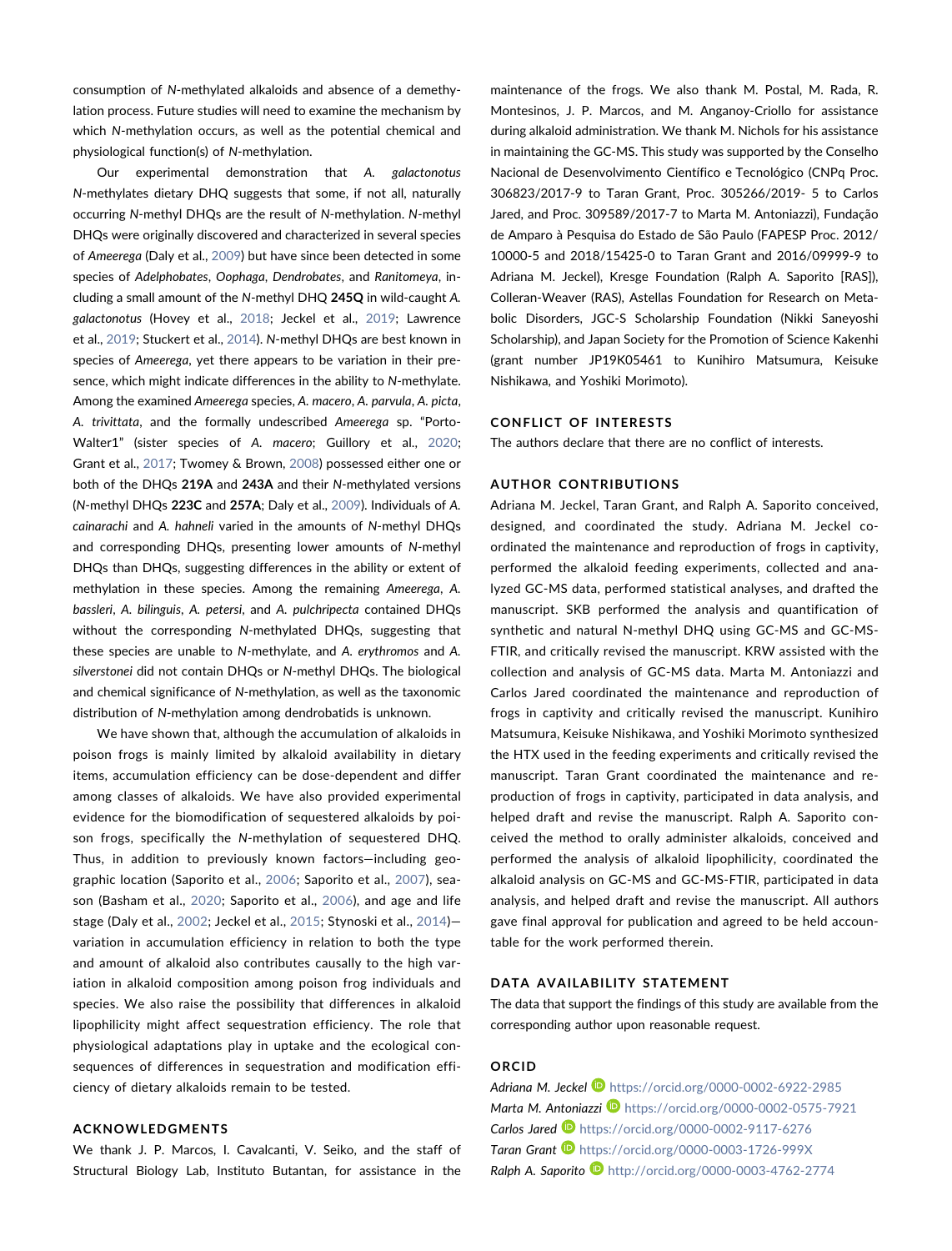#### REFERENCES

- <span id="page-9-23"></span>Amidon, G. L., Lennernäs, H., Shah, V. P., & Crison, J. R. (1995). A theoretical basis for a biopharmaceutic drug classification: The Correlation of in vitro drug product dissolution and in vivo bioavailability. Pharmaceutical Research, 12(3), 413–420.
- <span id="page-9-27"></span>Basham, E. W., Saporito, R. A., González‐Pinzón, M., Romero‐Marcucci, A., & Scheffers, B. R. (2020). Chemical defenses shift with the seasonal vertical migration of a Panamanian poison frog. Biotropica, 53(1): 12842. <https://doi.org/10.1111/btp.12842>
- <span id="page-9-1"></span>Brower, L. P., Ryerson, W. N., Coppinger, L. L., & Glazier, S. C. (1968). Ecological chemistry and the palatability spectrum. Science, 161(September), 1349–1350.
- <span id="page-9-24"></span>Brückmann, M., Trigo, J. R., Foglio, M. A., & Hartmann, T. (2000). Storage and metabolism of radioactively labeled pyrrolizidine alkaloids by butterflies and larvae of Mechanitis polymnia (Lepidoptera: Nymphalidae, Ithomiinae). Chemoecology, 10, 25–32. [https://doi.](https://doi.org/10.1007/s000490050004) [org/10.1007/s000490050004](https://doi.org/10.1007/s000490050004)
- <span id="page-9-22"></span>Camara, M. D. (1997). Physiological mechanisms underlying the costs of chemical defence in Junonia coenia Hubner (Nymphalidae): A gravimetric and quantitative genetic analysis. Evolutionary Ecology, 11(4), 451–469. <https://doi.org/10.1023/A:1018436908073>
- <span id="page-9-18"></span>Caty, S. N., Alvarez‐Buylla, A., Byrd, G. D., Vidoudez, C., Roland, A. B., Tapia, E. E., Budnik, B., Budnik, B., Coloma, L. A., O'Connell, L. A., & O'Connell, L. A. (2019). Molecular physiology of chemical defenses in a poison frog. Journal of Experimental Biology, 222(12). [https://doi.](https://doi.org/10.1242/jeb.204149) [org/10.1242/jeb.204149](https://doi.org/10.1242/jeb.204149)
- <span id="page-9-19"></span>Conlon, J. M. (2011). The contribution of skin antimicrobial peptides to the system of innate immunity in anurans. Cell and Tissue Research, 343(1), 201–212. <https://doi.org/10.1007/s00441-010-1014-4>
- <span id="page-9-12"></span>D'Agostino, J. J., West, G., Boothe, D. M., Jayanna, P. K., Snider, T., & Hoover, J. P. (2007). Plasma pharmacokinetics of selamectin after a single topical administration in the American bullfrog (Rana catesbeiana). Journal of Zoo and Wildlife Medicine, 38(1), 51–54. <https://doi.org/10.1638/06-054.1>
- <span id="page-9-7"></span>Daly, J. W., Garraffo, H. M., Jain, P., Spande, T. F., Snelling, R. R., Jaramillo, C., & Rand, A. S. (2000). Arthropod‐frog connection: Decahydroquinoline and pyrrolizidine alkaloids common to microsympatric myrmicine ants and dendrobatid frogs. Journal of Chemical Ecology, 26(1), 73–85. [https://doi.org/10.1023/](https://doi.org/10.1023/A:1005437427326) [A:1005437427326](https://doi.org/10.1023/A:1005437427326)
- <span id="page-9-4"></span>Daly, J. W., Garraffo, H. M., Spande, T. F., Clark, V. C., Ma, J., Ziffer, H., & Cover, J. F. (2003). Evidence for an enantioselective pumiliotoxin 7‐hydroxylase in dendrobatid poison frogs of the genus Dendrobates. Proceedings of the National Academy of Sciences of the United States of America, 100(19), 11092–11097. [https://doi.org/10.](https://doi.org/10.1073/pnas.1834430100) [1073/pnas.1834430100](https://doi.org/10.1073/pnas.1834430100)
- <span id="page-9-28"></span>Daly, J. W., Kaneko, T., Wilham, J., Garraffo, H. M., Spande, T. F., Espinosa, A., & Donnelly, M. A (2002). Bioactive alkaloids of frog skin: Combinatorial bioprospecting reveals that pumiliotoxins have an arthropod source. Proceedings of the National Academy of Sciences of the United States of America, 99(22), 13996–14001. [https://doi.](https://doi.org/10.1073/pnas.222551599) [org/10.1073/pnas.222551599](https://doi.org/10.1073/pnas.222551599)
- <span id="page-9-10"></span>Daly, J. W., Secunda, S., Garraffo, H. M., Spande, T. F., Wisnieski, A., & Cover, J. F., Jr. (1994). An uptake system for dietary alkaloids in poison frogs (Dendrobatidae). Toxicon, 32(6), 657–663.
- <span id="page-9-17"></span>Daly, J. W., Spande, T. F., & Garraffo, H. M. (2005). Alkaloids from amphibian skin: A tabulation of over eight‐hundred compounds. Journal of Natural Products, 68, 1556-1575. [https://doi.org/10.](https://doi.org/10.1021/np0580560) [1021/np0580560](https://doi.org/10.1021/np0580560)
- <span id="page-9-9"></span>Daly, J. W., Ware, N., Saporito, R. A., Spande, T. F., & Garraffo, H. M. (2009). N‐methyldecahydroquinolines: An unexpected class of alkaloids from Amazonian poison frogs (Dendrobatidae). Journal of Natural Products, 72(6), 1110–1114. [https://doi.org/10.1021/](https://doi.org/10.1021/np900094v) [np900094v](https://doi.org/10.1021/np900094v)
- <span id="page-9-8"></span>Davison, I., Saporito, R. A., Schulte, L. M., & Summers, K. (2021). Piperidine alkaloids from fire ants are not sequestered by the green and black poison frog (Dendrobates auratus). Chemoecology, 31(0123456789)), 391–396. <https://doi.org/10.1007/s00049-021-00357-1>
- <span id="page-9-2"></span>Dean, L. J., & Prinsep, M. R. (2017). The chemistry and chemical ecology of nudibranchs. Natural Product Reports, 34(12), 1359–1390. [https://](https://doi.org/10.1039/c7np00041c) [doi.org/10.1039/c7np00041c](https://doi.org/10.1039/c7np00041c)
- <span id="page-9-3"></span>Dobler, S., Haberer, W., Witte, L., & Hartmann, T. (2000). Selective sequestration of pyrrolizidine alkaloids from diverse host plants by Longitarsus flea beetles. Journal of Chemical Ecology, 26(5), 1281–1298. <https://doi.org/10.1023/A:1005444313447>
- <span id="page-9-0"></span>Dussourd, D. E., Harvis, C. A., Meinwald, J., & Eisner, T. (1989). Paternal allocation of sequestered plant pyrrolizidine alkaloids to eggs in the danaine butterfly, Danaus gilippus. Experientia, 45, 896–898.
- <span id="page-9-25"></span>Ehmke, A., Witte, L., Biller, A., & Hartmann, T. (1990). Sequestration, N‐oxidation and transformation of plant pyrrolizidine alkaloids by the arctiid moth Tyria jacobaeae L. Zeitschrift für Naturforsch, 45c, 1185–1192.
- <span id="page-9-20"></span>Fischer, E. K., Roland, A. B., Moskowitz, N. A., Vidoudez, C., Ranaivorazo, N., Tapia, E. E., Trauger, S. A., Vences, M., Coloma, L. A., & O'Connell, L. A. (2019). Mechanisms of convergent egg provisioning in poison frogs. Current Biology, 29(23), 4145–4151. <https://doi.org/10.1016/j.cub.2019.10.032>
- <span id="page-9-13"></span>Fox, K. E., & Russell, N. J. (1987). Pharmacokinetics of kanamycin in the bullfrog, Rana catesbeiana. Comparative Biochemistry and Physiology, 87(2), 245–250.
- <span id="page-9-6"></span>Garraffo, H. M., Jain, P., Spande, T. F., Daly, J. W., Jones, T. H., Smith, L. J., & Zottig, V. E. (2001). Structure of alkaloid 275A, a novel 1‐azabicyclo[5.3.0]decane from a Dendrobatid frog, Dendrobates lehmanni: Synthesis of the tetrahydrodiastereomers. Journal of Natural Products, 64(4), 421–427. [https://doi.org/10.1021/](https://doi.org/10.1021/np0005098) [np0005098](https://doi.org/10.1021/np0005098)
- <span id="page-9-11"></span>Girard, C. (1853). Descriptions of new species of reptiles, collected by the U.S. Exploring Expedition, under the command of Capt. Charles Wilkes, U.S.N. Second part—Including the species of batrachians, exotic to North America. Proceedings of the Academy of Natural Sciences of Philadelphia, 6, 420–424.
- <span id="page-9-21"></span>Gordon, G. J., Coleman, W. B., & Grisham, J. W. (2000). Induction of cytochrome P450 enzymes in the livers of rats treated with the pyrrolizidine alkaloid retrorsine. Experimental and Molecular Pathology, 69(1), 17-26. <https://doi.org/10.1006/exmp.2000.2308>
- <span id="page-9-16"></span>Grant, T., Colombo, P., Verrastro, L., & Saporito, R. A. (2012). The occurrence of defensive alkaloids in non‐integumentary tissues of the Brazilian red‐belly toad Melanophryniscus simplex (Bufonidae). Chemoecology, 22, 169–178. [https://doi.org/10.1007/s00049-012-](https://doi.org/10.1007/s00049-012-0107-9) [0107-9](https://doi.org/10.1007/s00049-012-0107-9)
- <span id="page-9-5"></span>Grant, T., Rada, M., Anganoy‐Criollo, M., Batista, A., Dias, P. H., Jeckel, A. M., Machado, D. J., Rueda‐Almonacid, J. V. (2017). Phylogenetic systematics of dart‐poison frogs and their relatives revisited (Anura: Dendrobatoidea). South American. Journal of Herpetology, 12(s1), S1–S90. [https://doi.org/10.2994/SAJH](https://doi.org/10.2994/SAJH-D-17-00017.1)‐D‐17‐ [00017.1](https://doi.org/10.2994/SAJH-D-17-00017.1)
- <span id="page-9-15"></span>Guénette, S. A., Beaudry, F., & Vachon, P. (2008). Anesthetic properties of propofol in African clawed frogs (Xenopus laevis). Journal of the American Association for Laboratory Animal Science, 47(5), 35–38.
- <span id="page-9-14"></span>Guénette, S. A., Hélie, P., Beaudry, F., & Vachon, P. (2007). Eugenol for anesthesia of African clawed frogs (Xenopus laevis). Veterinary Anaesthesia and Analgesia, 34(3), 164–170. [https://doi.org/10.](https://doi.org/10.1111/j.1467-2995.2006.00316.x) [1111/j.1467-2995.2006.00316.x](https://doi.org/10.1111/j.1467-2995.2006.00316.x)
- <span id="page-9-26"></span>Guillory, W. X., French, C. M., Twomey, E. M., Chávez, G., Prates, I., von May, R., De la Riva, I., Lötters, S., Reichle, S., Serrano‐Rojas, S. J., Whitworth, A., & Brown, J. L. (2020). Phylogenetic relationships and systematics of the Amazonian poison frog genus Ameerega using ultraconserved genomic elements. Molecular Phylogenetics and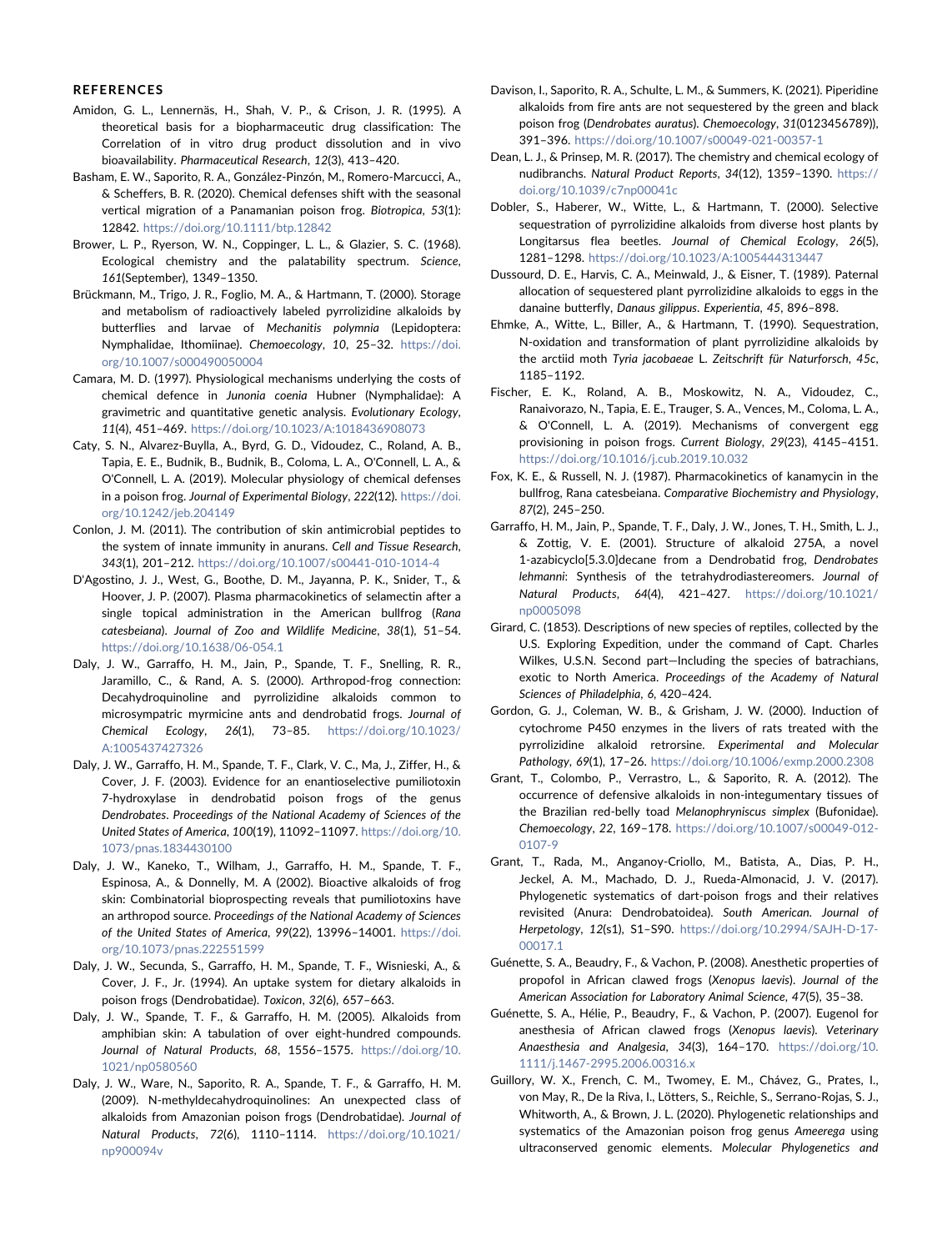Evolution, 142(July 2019), 106638. [https://doi.org/10.1016/j.](https://doi.org/10.1016/j.ympev.2019.106638) [ympev.2019.106638](https://doi.org/10.1016/j.ympev.2019.106638)

- <span id="page-10-14"></span>Hantak, M. M., Grant, T., Reinsch, S., Mcginnity, D., Loring, M., Toyooka, N., & Saporito, R. A. (2013). Dietary alkaloid sequestration in a poison frog: An experimental test of alkaloid uptake in Melanophryniscus stelzneri (Bufonidae). Journal of Chemical Ecology, 39, 1400–1406. <https://doi.org/10.1007/s10886-013-0361-5>
- <span id="page-10-2"></span>Hartmann, T., Biller, A., Witte, L., Ernst, L., & Boppré, M. (1990). Transformation of plant pyrrolizidine alkaloids into novel insect alkaloids by Arctiid moths (Lepidoptera). Biochemical Systematics and Ecology, 18(7–8), 549–554. [https://doi.org/10.1016/0305-1978\(90\)](https://doi.org/10.1016/0305-1978(90)90127-2) [90127-2](https://doi.org/10.1016/0305-1978(90)90127-2)
- <span id="page-10-1"></span>Hartmann, T., Witte, L., Ehmke, A., Theuring, C., Rowell‐Rahier, M., & Pasteels, J. M. (1997). Selective sequestration and metabolism of plant derived pyrrolizidine alkaloids by chrysomelid leaf beetles. Phytochemistry, 45(3), 489–497. [https://doi.org/10.1016/S0031-](https://doi.org/10.1016/S0031-9422(97)00009-5) [9422\(97\)00009-5](https://doi.org/10.1016/S0031-9422(97)00009-5)
- <span id="page-10-8"></span>Hoogmoed, M. S., & Avila‐Pires, T. C. S. (2012). Inventory of color polymorphism in populations of Dendrobates galactonotus (Anura: Dendrobatidae), a poison frog endemic to Brazil. Phyllomedusa, 11(2), 95–115.
- <span id="page-10-27"></span>Hovey, K. J., Seiter, E. M., Johnson, E. E., & Saporito, R. A. (2018). Sequestered alkaloid defenses in the dendrobatid poison frog Oophaga pumilio provide variable protection from microbial pathogens. Journal of Chemical Ecology, 44(3), 312-325. [https://](https://doi.org/10.1007/s10886-018-0930-8) [doi.org/10.1007/s10886-018-0930-8](https://doi.org/10.1007/s10886-018-0930-8)
- <span id="page-10-16"></span>Howard, A. M., Papich, M. G., Felt, S. A., Long, C. T., McKeon, G. P., Bond, E. S., Torreilles, S. L., Luong, R. H., & Green, S. L. (2010). The pharmacokinetics of enrofloxacin in adult African clawed frogs (Xenopus laevis). Journal of the American Association for Laboratory Animal Science, 49(6), 800–804.
- <span id="page-10-20"></span>Jeckel, A. M., Grant, T., & Saporito, R. A. (2015). Sequestered and synthesized chemical defenses in the poison frog Melanophryniscus moreirae. Journal of Chemical Ecology, 41(5), 505–512. [https://doi.](https://doi.org/10.1007/s10886-015-0578-6) [org/10.1007/s10886-015-0578-6](https://doi.org/10.1007/s10886-015-0578-6)
- <span id="page-10-9"></span>Jeckel, A. M., Kocheff, S., Saporito, R. A., & Grant, T. (2019). Geographically separated orange and blue populations of the Amazonian poison frog Adelphobates galactonotus (Anura, Dendrobatidae) do not differ in alkaloid composition or palatability. Chemoecology, 29(5–6), 225–234. [https://doi.org/10.](https://doi.org/10.1007/s00049-019-00291-3) [1007/s00049-019-00291-3](https://doi.org/10.1007/s00049-019-00291-3)
- <span id="page-10-23"></span>Jeckel, A. M., Matsumura, K., Nishikawa, K., Morimoto, Y., Saporito, R. A., Grant, T., & Ifa, D. R. (2020). Use of whole‐body cryosectioning and desorption electrospray ionization mass spectrometry imaging to visualize alkaloid distribution in poison frogs. Journal of Mass Spectrometry, 55(6), 1–6. <https://doi.org/10.1002/jms.4520>
- <span id="page-10-22"></span>Jeckel, A. M., Saporito, R. A., & Grant, T. (2015). The relationship between poison frog chemical defenses and age, body size, and sex. Frontiers in Zoology, 12(1), 27. <https://doi.org/10.1186/s12983-015-0120-2>
- <span id="page-10-4"></span>Jones, T. H., Adams, R. M. M., Spande, T. F., Garraffo, H. M., Kaneko, T., & Schultz, T. R. (2012). Histrionicotoxin alkaloids finally detected in an ant. Journal of Natural Products, 75(11), 1930–1936. [https://doi.org/](https://doi.org/10.1021/np300485v) [10.1021/np300485v](https://doi.org/10.1021/np300485v)
- <span id="page-10-24"></span>Kono, M., Matsui, T., Furukawa, K., Yotsu‐Yamashita, M., & Yamamori, K. (2008). Accumulation of tetrodotoxin and 4,9‐anhydrotetrodotoxin in cultured juvenile kusafugu Fugu niphobles by dietary administration of natural toxic komonfugu Fugu poecilonotus liver. Toxicon, 51(7), 1269–1273. [https://doi.org/10.1016/j.toxicon.2008.](https://doi.org/10.1016/j.toxicon.2008.02.017) [02.017](https://doi.org/10.1016/j.toxicon.2008.02.017)
- <span id="page-10-25"></span>Kowalski, P., Baum, M., Körten, M., Donath, A., & Dobler, S. (2020). ABCB transporters in a leaf beetle respond to sequestered plant toxins. Proceedings of the Royal Society B: Biological Sciences, 287(1934), 1–9. <https://doi.org/10.1098/rspb.2020.1311>
- <span id="page-10-17"></span>Lalonde‐Robert, V., Beaudry, F., & Vachon, P. (2012). Pharmacologic parameters of MS222 and physiologic changes in frogs (Xenopus

laevis) after immersion at anesthetic Doses. Journal of the American Association for Laboratory Animal Science, 51(4), 464–468.

- <span id="page-10-5"></span>Lapins, M., Arvidsson, S., Lampa, S., Berg, A., Schaal, W., Alvarsson, J., & Spjuth, O. (2018). A confidence predictor for logD using conformal regression and a support‐vector machine. Journal of Cheminformatics, 10(1), 1–10. <https://doi.org/10.1186/s13321-018-0271-1>
- <span id="page-10-28"></span>Lawrence, J. P., Rojas, B., Fouquet, A., Mappes, J., Blanchette, A., Saporito, R. A., & Noonan, B. P. (2019). Weak warning signals can persist in the absence of gene flow. Proceedings of the National Academy of Sciences of the United States of America, 1–9. [https://](https://doi.org/10.1073/pnas.1901872116) [doi.org/10.1073/pnas.1901872116](https://doi.org/10.1073/pnas.1901872116)
- <span id="page-10-6"></span>Leo, A., Hansch, C., & Elkins, D. (1971). Partition coefficients and their uses. Chemical Reviews, 71(6), 525–616. [https://doi.org/10.1021/](https://doi.org/10.1021/cr60274a001) [cr60274a001](https://doi.org/10.1021/cr60274a001)
- <span id="page-10-19"></span>Lillywhite, H. B., Shine, R., Jacobson, E., Denardo, D. F., Gordon, M. S., Navas, C. A., Wang, T., Seymour, R. S., Storey, K. B., Heatwole, H., Heard, D., Brattstrom, B., & Burghardt, G. M. (2017). Anesthesia and euthanasia of amphibians and reptiles used in scientific research: Should hypothermia and freezing be prohibited? BioScience, 67(1), 53–61. <https://doi.org/10.1093/biosci/biw143>
- <span id="page-10-3"></span>Lindigkeit, R., Biller, A., Buch, M., Schiebel, H. M., Boppré, M., & Hartmann, T. (1997). The two facies of pyrrolizidine alkaloids: The role of the tertiary amine and its N‐oxide in chemical defense of insects with acquired plant alkaloids. European Journal of Biochemistry/FEBS, 245(3), 626–636. [https://doi.org/10.1111/j.](https://doi.org/10.1111/j.1432-1033.1997.00626.x) [1432-1033.1997.00626.x](https://doi.org/10.1111/j.1432-1033.1997.00626.x)
- <span id="page-10-7"></span>Lipinski, C. A., Lombardo, F., Dominy, B. W., & Feeney, P. J. (1997). Experimental and computational approaches to estimate solubility and permeability in drug discovery and development settings. Advanced Drug Delivery Reviews, 23(1–3), 3–25. [https://doi.org/10.](https://doi.org/10.1016/S0169-409X(96)00423-1) [1016/S0169-409X\(96\)00423-1](https://doi.org/10.1016/S0169-409X(96)00423-1)
- <span id="page-10-10"></span>Lötters, S., Jungfer, K. H., Henkel, F. W., & Schmidt, W. (2007). Poison frogs. Biology, species and captive husbandry. Chimaira.
- <span id="page-10-11"></span>Matsumura, K., Nishikawa, K., Yoshida, H., Doe, M., & Morimoto, Y. (2018). Formal total synthesis of histrionicotoxin alkaloids: Via Hg (OTf)2‐catalyzed cycloisomerization and SmI2‐induced ring expansion. RSC Advances, 8(21), 11296–11303. [https://doi.org/10.](https://doi.org/10.1039/c8ra02011f) [1039/c8ra02011f](https://doi.org/10.1039/c8ra02011f)
- <span id="page-10-12"></span>Matsumura, K., Nishikawa, K., Yoshida, H., Niwa, T., Fushii, Y., Doe, M., & Morimoto, Y. (2021). One-step synthesis of the 1-azaspiro[5.5] undecane skeleton characteristic of histrionicotoxin alkaloids from linear substrates via Hg(OTf)2‐catalyzed cycloisomerization. Chemistry—An Asian Journal, 16, 1–6. [https://doi.org/10.1002/asia.](https://doi.org/10.1002/asia.202100383) [202100383](https://doi.org/10.1002/asia.202100383)
- <span id="page-10-26"></span>Mina, A. E., Ponti, A. K., Woodcraft, N. L., Johnson, E. E., & Saporito, R. A. (2015). Variation in alkaloid‐based microbial defenses of the dendrobatid poison frog Oophaga pumilio. Chemoecology, 25, 169–178. <https://doi.org/10.1007/s00049-015-0186-5>
- <span id="page-10-13"></span>O'Connell, L. A., O'Connell, J. D., Paulo, J. A., Trauger, S. A., Gygi, S. P., & Murray, A. W. (2021). Rapid toxin sequestration modifies poison frog physiology. The Journal of Experimental Biology, 224, 1–8. <https://doi.org/10.1242/jeb.230342>
- <span id="page-10-0"></span>Pasteels, J. M., Grégoire, J. C., & Rowell‐Rahier, M. (1983). The chemical ecology of defense in arthropods. Annual Review of Entomology, 28(1), 263–289. [https://doi.org/10.1146/annurev.en.28.010183.](https://doi.org/10.1146/annurev.en.28.010183.001403) [001403](https://doi.org/10.1146/annurev.en.28.010183.001403)
- <span id="page-10-15"></span>Patey, D., Forbey, J., Kern, S., & Liu, R. (2020). Multiple dose pharmacokinetic models predict bioavailability of toxins in vertebrate herbivores. Journal of Chemical Ecology, 46(2), 198–205. <https://doi.org/10.1007/s10886-020-01146-w>
- <span id="page-10-21"></span>R Core Team. (2019). R: A language and environment for statistical computing. R Foundation for Statistical Computing. [https://www.R](https://www.R-project.org/)[project.org/](https://www.R-project.org/)
- <span id="page-10-18"></span>Rifkin, A., Visser, M., Barrett, K., Boothe, D., & Bronson, E. (2017). The pharmacokinetics of topical itraconazole in Panamanian golden frogs